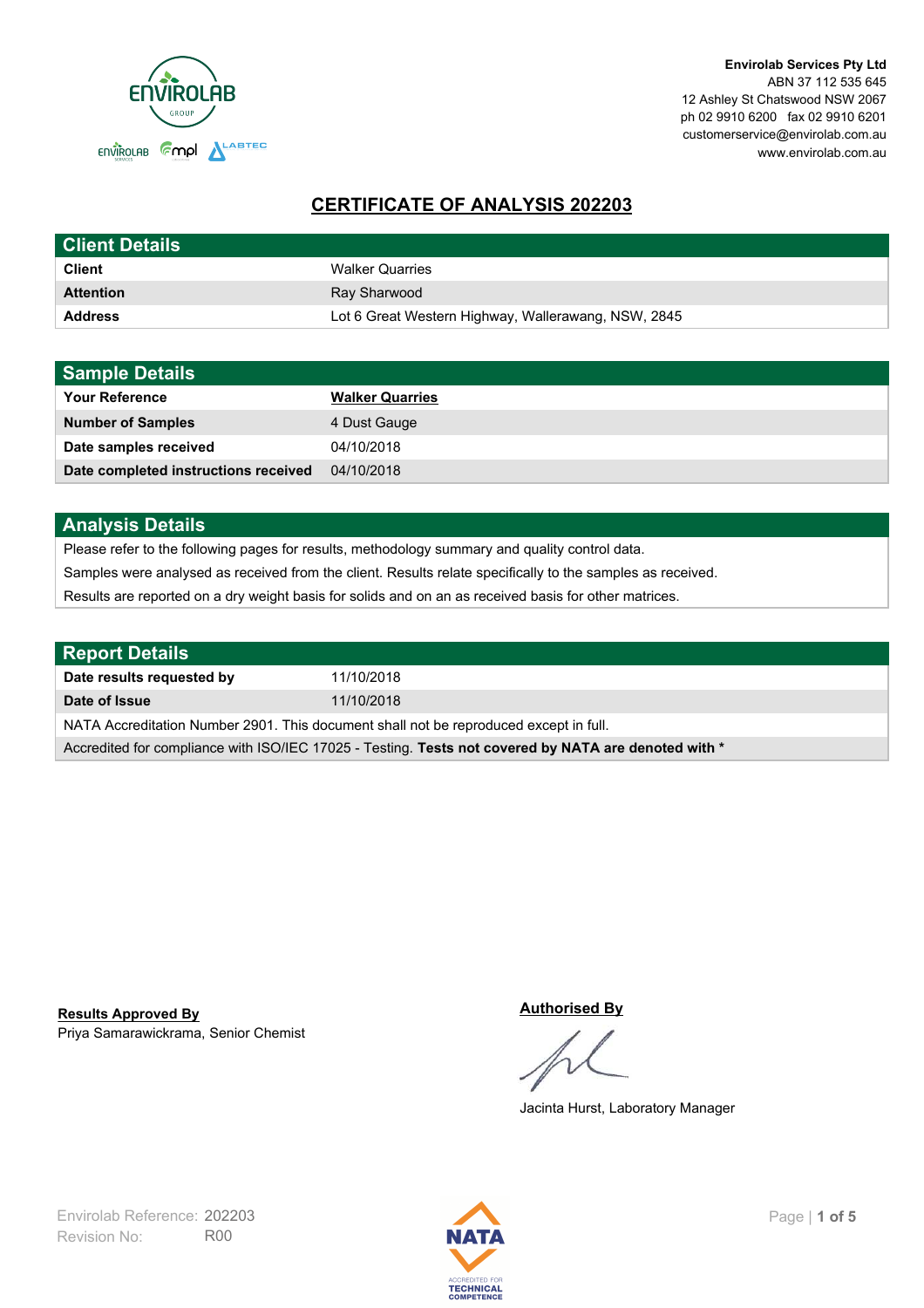#### **Client Reference: Walker Quarries**

| Dust Deposition AS 3580.10.1 |                                     |                         |                         |                         |                         |
|------------------------------|-------------------------------------|-------------------------|-------------------------|-------------------------|-------------------------|
| <b>Our Reference</b>         |                                     | 202203-1                | 202203-2                | 202203-3                | 202203-4                |
| <b>Your Reference</b>        | <b>UNITS</b>                        | DG <sub>1</sub>         | DG <sub>2</sub>         | DG <sub>3</sub>         | DG4                     |
| Date Sampled                 |                                     | 03/09/2018-<br>03/10/18 | 03/09/2018-<br>03/10/18 | 03/09/2018-<br>03/10/18 | 03/09/2018-<br>03/10/18 |
| Type of sample               |                                     | <b>Dust Gauge</b>       | Dust Gauge              | Dust Gauge              | <b>Dust Gauge</b>       |
| Dust Gauge Start Date        | $-$                                 | 03/09/2018              | 03/09/2018              | 03/09/2018              | 03/09/2018              |
| Dust Gauge End Date          | $\hspace{0.05cm}$ $\hspace{0.05cm}$ | 03/10/2018              | 03/10/2018              | 03/10/2018              | 03/10/2018              |
| Dust - No. of Days Collected | $-$                                 | 31                      | 31                      | 31                      | 31                      |
| Insoluble Solids             | g/m <sup>2</sup> /month             | 0.9                     | 1.6                     | 0.8                     | 0.8                     |
| Combustible Matter           | $q/m2$ /month                       | 0.3                     | 0.6                     | 0.2                     | 0.3                     |
| Ash                          | $g/m2$ /month                       | 0.5                     | 1.0                     | 0.6                     | 0.5                     |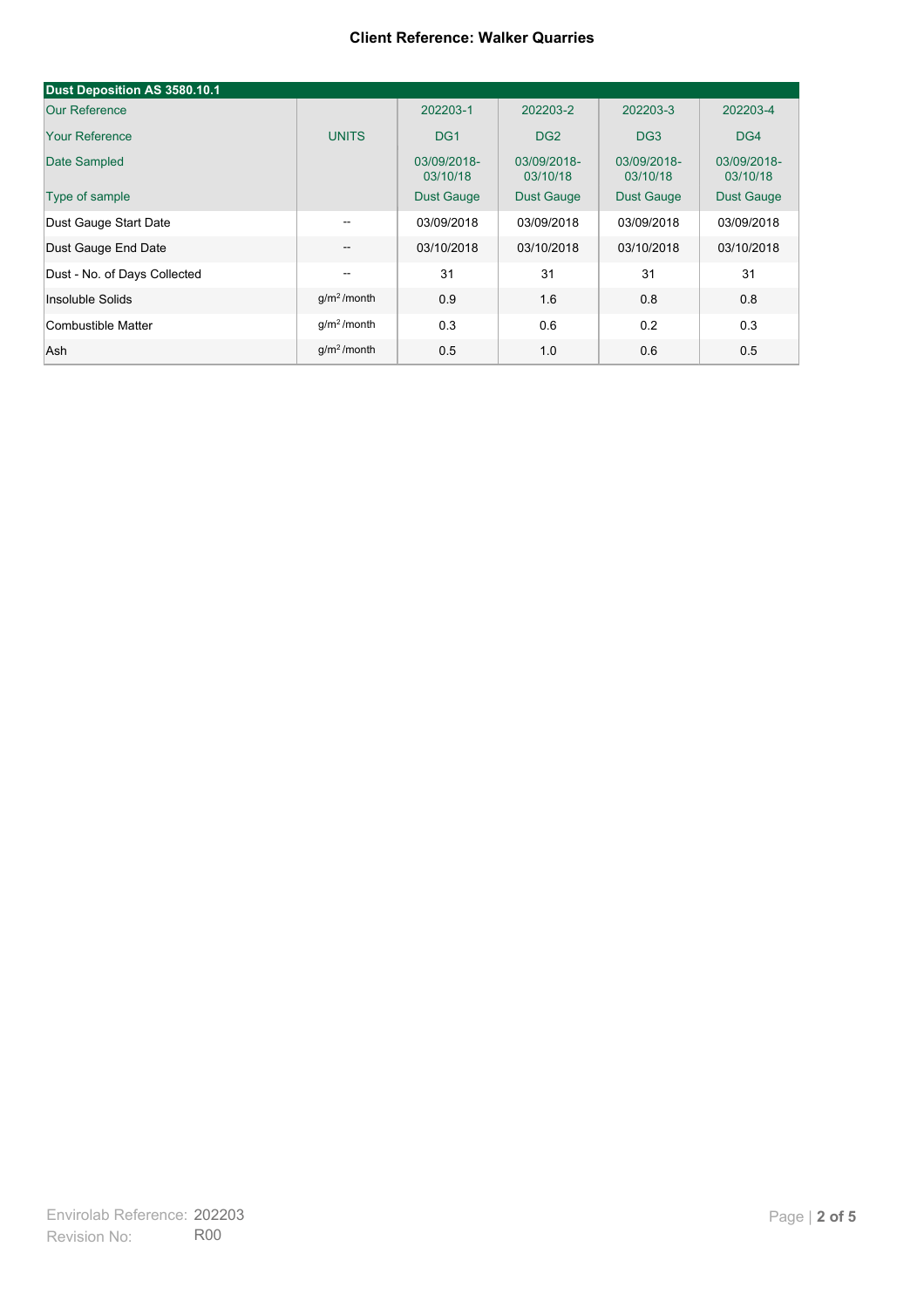## **Client Reference: Walker Quarries**

| <b>Method ID</b> | <b>Methodology Summary</b>                               |
|------------------|----------------------------------------------------------|
| AS 3580.10.1     | Analysis of dust gauges by AS 3580.10.1 (analysis only). |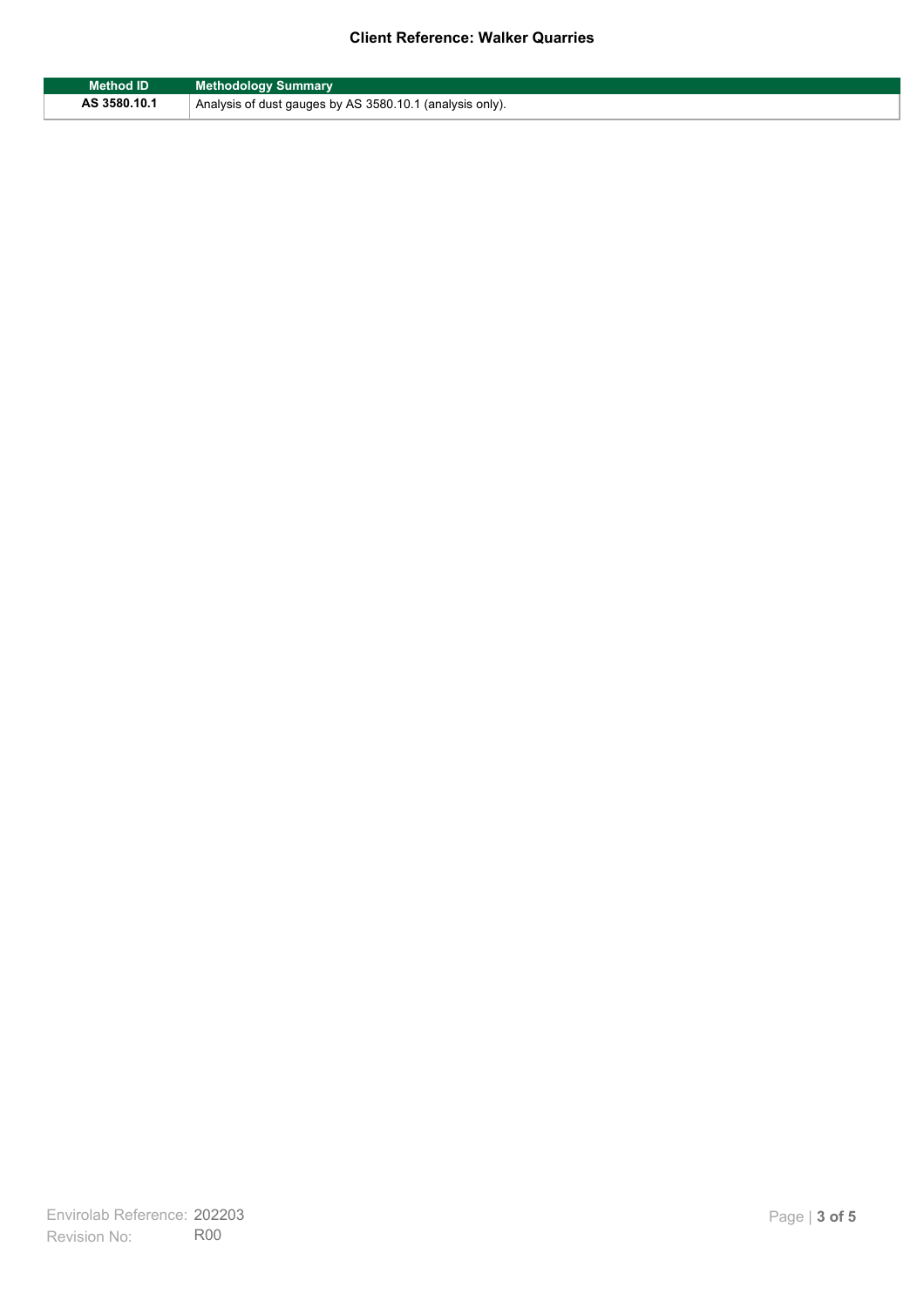### **Client Reference: Walker Quarries**

| <b>Result Definitions</b> |                                                  |
|---------------------------|--------------------------------------------------|
| <b>NT</b>                 | Not tested                                       |
| <b>NA</b>                 | Test not required                                |
| <b>INS</b>                | Insufficient sample for this test                |
| <b>PQL</b>                | <b>Practical Quantitation Limit</b>              |
| $\prec$                   | Less than                                        |
| $\geq$                    | Greater than                                     |
| <b>RPD</b>                | <b>Relative Percent Difference</b>               |
| <b>LCS</b>                | Laboratory Control Sample                        |
| <b>NS</b>                 | Not specified                                    |
| <b>NEPM</b>               | <b>National Environmental Protection Measure</b> |
| <b>NR</b>                 | Not Reported                                     |

| <b>Quality Control Definitions</b>                                                                                                                                                                                                                      |                                                                                                                                                                                                                                        |  |
|---------------------------------------------------------------------------------------------------------------------------------------------------------------------------------------------------------------------------------------------------------|----------------------------------------------------------------------------------------------------------------------------------------------------------------------------------------------------------------------------------------|--|
| <b>Blank</b>                                                                                                                                                                                                                                            | This is the component of the analytical signal which is not derived from the sample but from reagents.<br>glassware etc, can be determined by processing solvents and reagents in exactly the same manner as for<br>samples.           |  |
| <b>Duplicate</b>                                                                                                                                                                                                                                        | This is the complete duplicate analysis of a sample from the process batch. If possible, the sample selected<br>should be one where the analyte concentration is easily measurable.                                                    |  |
| <b>Matrix Spike</b>                                                                                                                                                                                                                                     | A portion of the sample is spiked with a known concentration of target analyte. The purpose of the matrix spike<br>is to monitor the performance of the analytical method used and to determine whether matrix interferences<br>exist. |  |
| <b>LCS (Laboratory</b><br><b>Control Sample)</b>                                                                                                                                                                                                        | This comprises either a standard reference material or a control matrix (such as a blank sand or water) fortified<br>with analytes representative of the analyte class. It is simply a check sample.                                   |  |
| <b>Surrogate Spike</b>                                                                                                                                                                                                                                  | Surrogates are known additions to each sample, blank, matrix spike and LCS in a batch, of compounds which<br>are similar to the analyte of interest, however are not expected to be found in real samples.                             |  |
| Australian Drinking Water Guidelines recommend that Thermotolerant Coliform, Faecal Enterococci, & E.Coli levels are less than<br>1cfu/100mL. The recommended maximums are taken from "Australian Drinking Water Guidelines", published by NHMRC & ARMC |                                                                                                                                                                                                                                        |  |

2011.